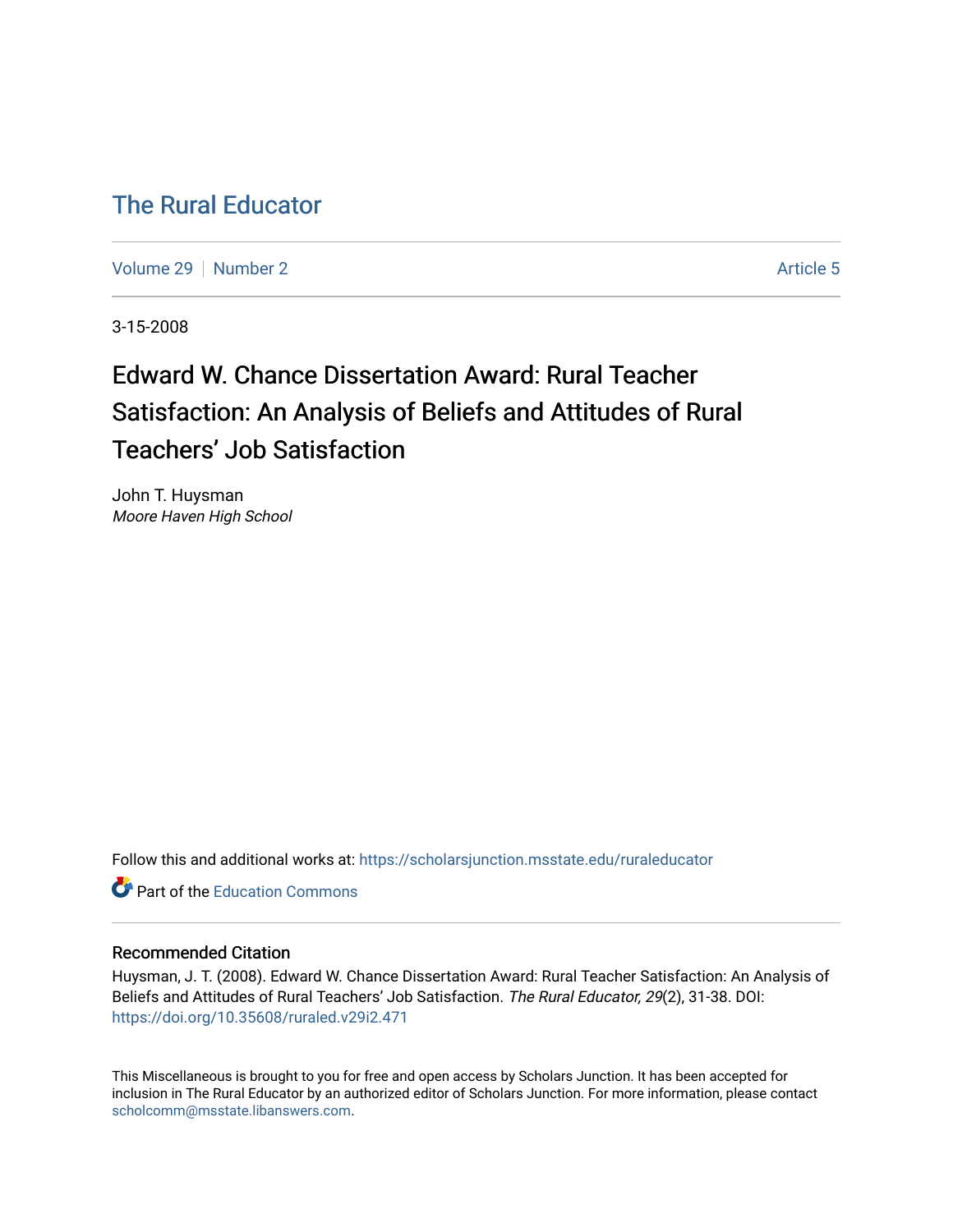# **Edward W. Chance Dissertation Award for Doctoral Research in Rural Education**

Rural Teacher Satisfaction: An Analysis of Beliefs and Attitudes of Rural Teachers' Job Satisfaction

## **John T. Huysman**

*Moore Haven High School Glades District Schools, Florida*

*This study analyzed teachers' beliefs and attitudes affecting job satisfaction in one small, rural Florida school district. This mixed methods study included a self-administered survey of Likert-type items measuring 20 factors for job satisfaction and individual semi-structured interviews and focus groups. Several issues related to dissatisfaction surfaced not presented in previous studies. Teachers often found themselves frustrated at work because of conflicting expectations concerning their professional and social roles within the community and perceived that peers or coalitions within the schools possessed undue influence and power. Of most concern to participants was the perception of being unappreciated. This perception was influenced by the collective bargaining process and promoted the perception of a "lack of respect" and an "unhealthy competition" between homegrown and transplanted faculty. Addressing these perceptions afford rural administrators an opportunity to positively influence teacher retention, teacher quality, student achievement, and school climate.*

There is general consensus that rural schools exist in a unique environment as compared to the balance of other types of schools in public education (Anschutz, 1987; Arnold, 2005; Belsie, 2003). Rural schools operate under the same laws and with comparable expectations and goals as their urban and suburban counterparts, but without the quantity or quality of support and resources available from a school's central organization or the local community. Ultimately, it remains a rural school district's responsibility to provide a quality and appropriate education to the youth of their community. To accomplish this, teachers and administrators are the main vehicles who set the climate, offer encouragement, and deliver the curricula that students require in pursuit of successfully meeting the expectations set by state and federal legislation regardless of the functioning condition of the district.

Consistently, the most valuable and accessible resources located within a rural school district are the teaching staff. Despite having teachers as an easily available resource, schools often do not take advantage of teachers as a resource at the levels desired or expected by the teachers themselves. Most teachers are interested in being active participants in the processes of significant school based decisions, such as those dealing with professional development, curriculum, and the general procedures associated with schooling. Commitment and enthusiasm, both of which are fundamental components of job satisfaction, are compromised when teachers perceive that their experience, talents, and expertise are dismissed, ignored, or underutilized.

Several published studies have indicated that motivation and job satisfaction have been accepted as bonafied conditions that affect one's performance on the job. Cano and Miller (1992) recognized that there is a strong relationship between commitment and job satisfaction. They observed that employees' feelings of job satisfaction directly affected the effort they put into their work and their decisions of whether they would or would not attend their scheduled shifts or quit their jobs. Although job satisfaction has been extensively studied in business and industry, little research has focused on attitudes and beliefs related to job satisfaction and teachers (Quaglia & Marion, 1991; Brunetti, 2001). Collins (1999) and Jimerson (2003) each noted in their writings on rural education that not only was research on job satisfaction incomplete within the education profession, it was noticeably absent in the area of rural schools.

More than two decades have passed since the release of *A Nation at Risk*. From the time this report was published, rhetoric has continued regarding educational reform, accountability, and more importantly, the subject of attracting and retaining highly qualified teachers. This rhetoric has moved from the political podium culminating with the No Child Left Behind (NCLB) federal legislation of 2001. The expansion of federal legislative influence in education has created new challenges for our nation's schools and teachers. Belsie (2003) suggested that because of the limited resources available to rural schools, NCLB has created a greater challenge for rural schools stating that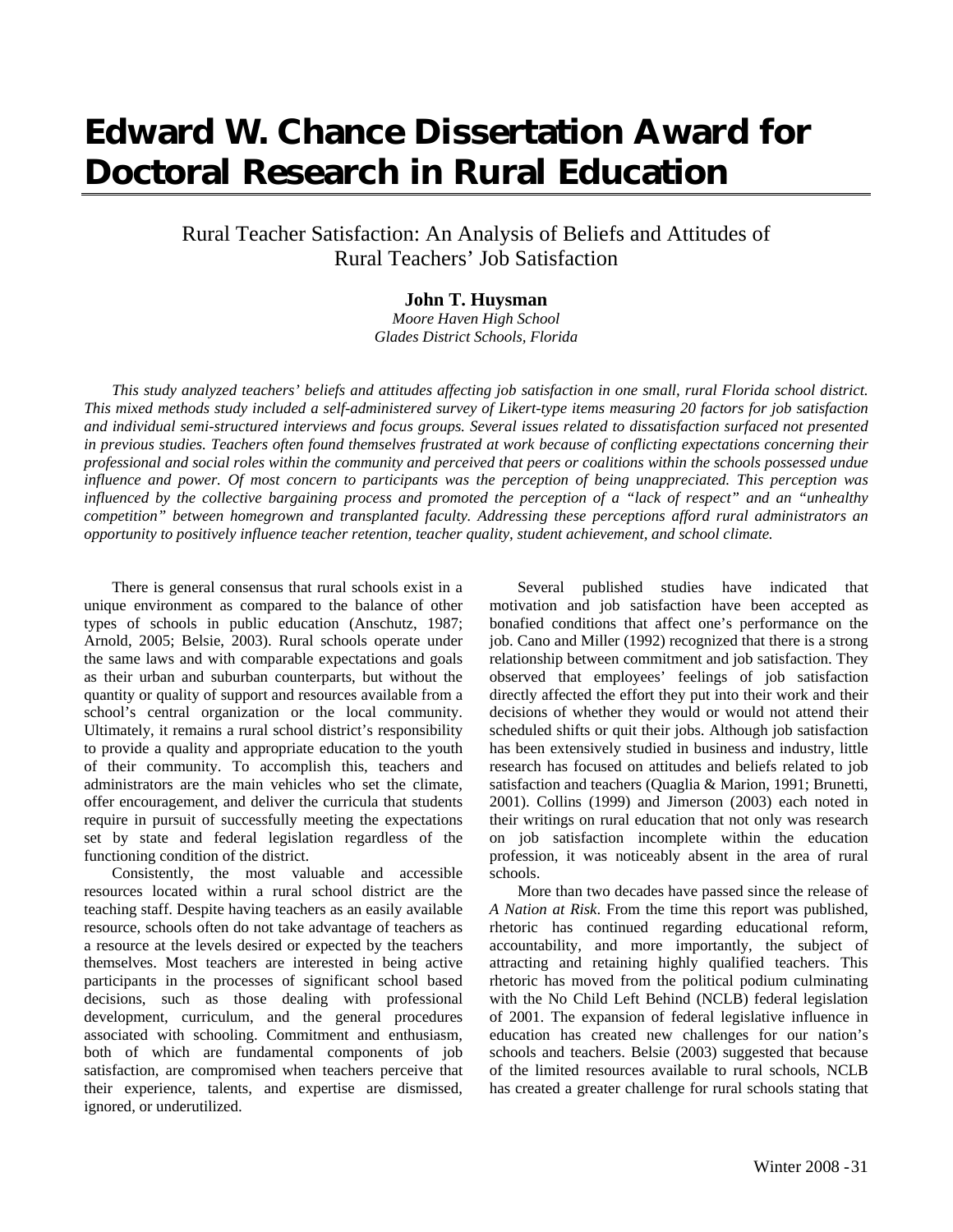rural schools face a "bumpy and uncertain ride into the future of education reform" (p. 18).

Wu and Short (1996) observed that as new challenges have been placed on teachers through a changing educational environment, educators begin to question the motives, goals, and authority of political leaders, generating a situation that has contributed to a limiting of teacher commitment in the classroom and a lowering of personal performance standards by teachers. They also noted that when a teacher's commitment was limited, their expectations of student performance also decreased.

Teachers must maintain an acceptable level of job satisfaction to sustain their enthusiasm and commitment for not only the teaching profession but also for their students. Experiencing enthusiasm and commitment encourages teachers to adequately prepare themselves to impart information and skills and supplements their capacity to create a quality learning environment essential for students to achieve. The National Commission on Teaching and America's Future (as cited in Hutchinson & Sundin, 1999) discovered that student achievement was more positively affected by the quality of teaching than by any other schoolrelated factor, perhaps as much as their home and family environment. Mertler (1992) indicated that varying levels of job satisfaction among public school teachers categorically had effects on their students. Mertler continued by noting that high levels of job satisfaction and lower levels of dissatisfaction had positive implications for improving student achievement.

Bingham (1996) suggested that teachers' satisfaction, as well as perceptions of the work environment and peer attitudes, could potentially affect the health of the teacher. It could also have negative effects on teachers' performance, eventually affecting the performance levels of their students. Milanowski (2000) proposed that teacher satisfaction, student achievement, and school quality all have the potential to improve if job dissatisfaction were reduced.

Compounding the issue concerning rural teacher job satisfaction is the burden rural schools face in placing highly qualified teachers in each of their classrooms in the midst of a national teacher shortage. Tompkins (2003) and Buchanan (2002) noted that the current crisis of teacher shortages disproportionately affects rural schools. They pointed out that even with positive, concerted efforts by schools to attract new teachers to rural schools, accepting teaching positions in a rural school was not the first choice of new teachers. Harris (2001) found that many teachers who had accepted rural teaching jobs indicated that if they had been aware of the lack of the financial stability of rural schools, they would not have sought out or accepted those positions. Effects of the teacher shortage incorporated with the geographical, cultural, and educational isolation of rural schools makes recruiting and retaining teachers in rural schools difficult, especially when it is coupled with negative anecdotal overtones that are associated with rural areas (Voke, 2002).

In an effort to diminish consequences of the teacher shortage, many rural school districts have embraced the concept of "growing your own" as suggested by researchers such as Lemke (1994), Collins (1999) Hutchison and Sundin (1999), and Darling-Hammond (2003) all of whom considered "grow your own" programs as valid interventions to help ease teacher shortages in rural schools. Homegrown teachers arrive to rural schools with a connection to the school, an existing place in the community, and with the basic awareness of the rural community's prevailing values and idiosyncrasies. Although the grow your own strategy has been perceived to be a program that places teachers in the rural classroom with inherent motivation and job satisfaction, research is essentially nonexistent regarding the actual effects of implementation.

Kim and Loadman (1994) proposed that by becoming more aware of their teachers' expectations and perceptions of their job and work environment, administrators can gain important and valuable information. They continued by stating that " if administrators can in fact identify the reported level of job satisfaction of a teacher, then there may be an opportunity to intervene in those cases where job satisfaction is marginal or low, or where it is high, this may be a way to maintain it at a high level" (p. 10).

Data from this study uncovered the factors perceived by rural teachers that influence their job satisfaction. By recognizing the factors that have an effect on teacher job satisfaction, rural school administrators have the opportunity to view school improvement from a different perspective. A new perspective may offer rural administrators a fresh appreciation of the role that teacher job satisfaction plays in teacher retention, school climate, and student achievement. Considering the 20 components of job satisfaction as identified within workforce and vocational research (Weiss, Dawis, England, & Lofquist, 1997), all but compensation can be addressed with minimal or no financial collateral. Within this paradigmatic shift from being unaware or unconcerned to a deliberate concentration regarding the implications of teacher job satisfaction, positive results may emerge influencing teacher and student performance and school climate as a result of the enhanced levels of teacher job satisfaction.

#### **The Study**

The purpose of this study was to better understand the beliefs and attitudes of rural school teachers concerning job satisfaction and to identify those elements of their work and community environments that influenced job satisfaction, performance, teacher retention, and work climate. This study also examined rural teachers' perceptions as they related to homegrown and transplanted teachers.

This was a mixed-methods study that was conducted in one rural Florida school district that operated three schools countywide. This rural teaching population was selected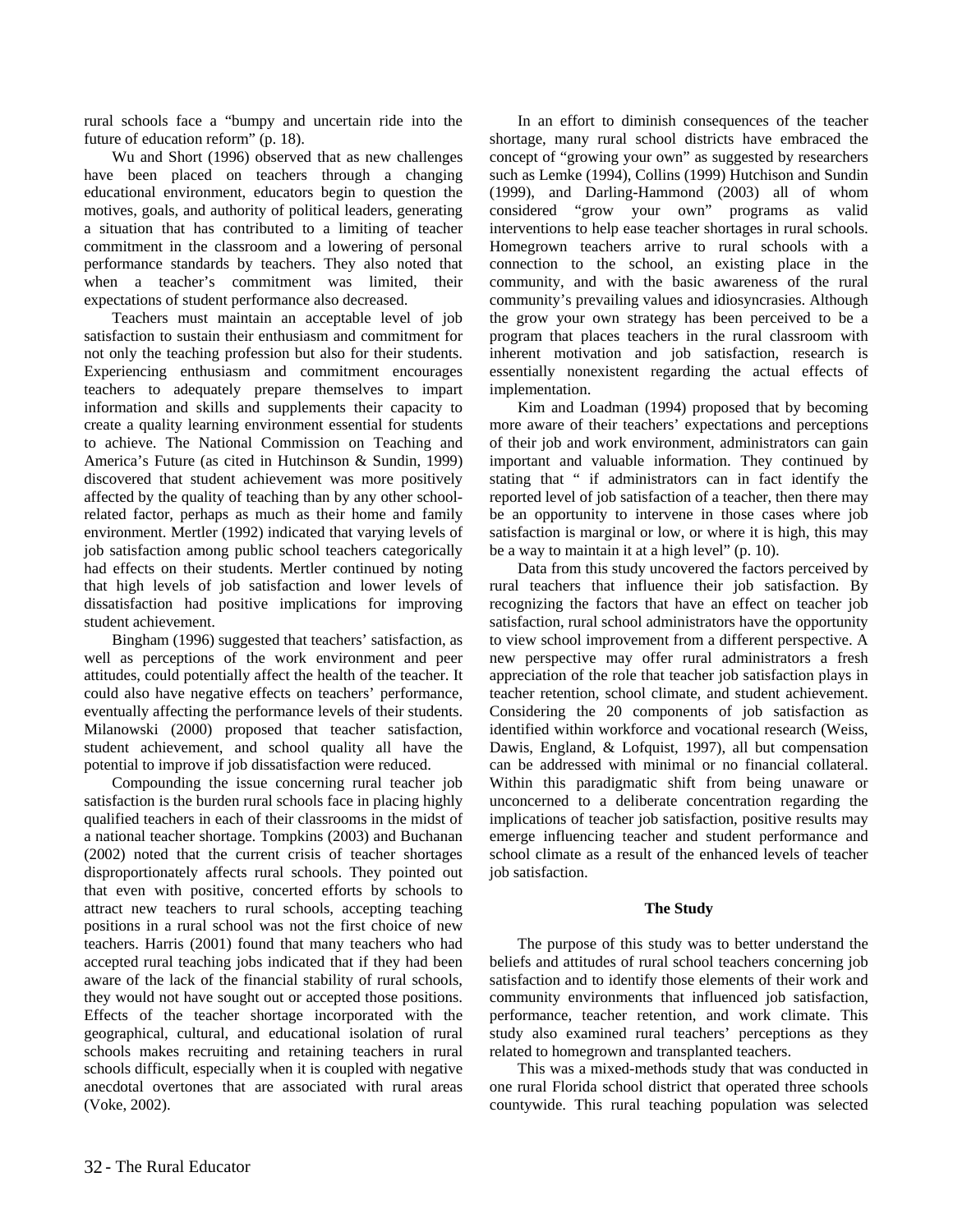because all teachers in that district worked under the same district administration, were employed under the same contract, were subject to the same changing dynamics in rural education, were commonly effected by the teacher shortage, and were part of the same rural solution of "growing your own teachers."

Included in this study was any member of the teaching staff working under the district's negotiated teaching contract. A total of 89 teachers met that criteria and 85 chose to take part in the study, a 95.5% response rate. The research questions that guided the study were: 1.What are the factors that contribute to rural teacher job satisfaction? 2. How do the factors of rural teacher job satisfaction influence teachers' decisions to remain teaching in a rural school district? 3. What are the differences, if any, between homegrown and transplanted teachers' attitudes concerning job satisfaction?

#### **Instrumentation and Data Collection**

Procedures used in the data collection process followed a multi-step process. This process included gaining approval to meet with each of the three school's faculty, conducting the informational meetings, distribution of survey packets, return reminders, follow-up, and packet collection. Time was requested from building site principals to meet with their faculties during regularly scheduled meetings. Upon being granted time during faculty meetings, a presentation was initiated to inform potential participants of the significance and purpose of the study and to encourage their participation. Procedures for providing data for the study were discussed including the satisfaction survey data, personal and group demographics, and the opportunity to participate in a focus group or a personal interview. Information on providing anonymity and confidentiality of completed survey responses and interviews was also discussed.

At the conclusion of each faculty meeting, every faculty member in attendance received a packet containing two copies of the Informed Consent Form (one for the researcher and one for their records), one Minnesota Satisfaction Questionnaire (MSQ), one Rural Teacher Satisfaction Survey (RTSS), and an informational letter containing procedural information and contact information for the principal investigator and the university committee chair. Faculty members unable to attend these meetings were visited at a later date and given the same packets and information as those who attended the scheduled meetings. All faculty members were reminded that the principal investigator was available to answer any new or unanswered questions regarding the study.

The survey instrument was the Minnesota Satisfaction Questionnaire (MSQ) short form designed by Weiss, Dawis, England, and Lofquist (1997). The MSQ was designed to measure an employee's intrinsic, extrinsic, and general satisfaction with his/her job based on 20 factors of job

satisfaction. The surveys were administered locally, but the MSQ surveys were sent to the University of Minnesota for scoring. The Rural Teacher Satisfaction Survey (RTSS) included 11 demographic items requesting respondent information by either checking an appropriate answer box or by providing a written response. Space was provided for respondents to write any additional comments for clarification of any response items or to comment on any other issues related to their job satisfaction or dissatisfaction that they felt were important and should be considered in the completion of the study. Included in the RTSS was a question that recognized teachers as "homegrown" or "transplanted." The operational definitions of these terms were based on the notion that a "homegrown" teacher was one who was employed by a school district who received his/her secondary education within the same school district or same school while a "transplanted" teacher was one working within a school who did not attend secondary school in that school or district.

Reminders for returning completed forms and the proper procedure to return the Informed Consent Forms and completed surveys were sent via the district's email system, personal communication, and announcements during subsequent faculty meetings. Three weeks after the initial distribution of the survey packets a follow up was conducted via supplementary emails and personal communications to retrieve completed surveys and to encourage those who had not responded to participate in the study. The collection of survey packets was an ongoing process and completed forms and packets were received from the day after the initial meetings throughout the allotted time.

Following the collection of the survey packets, the Informed Consent Forms were reviewed to identify respondents indicating their intention to participate in focus groups or personal interviews. Recruitment for the focus groups or individual interviews was initiated during the self survey where participants indicated their willingness to continue their involvement by writing their contact information on a supplemental form or through personal contact with the principal investigator. Continued recruitment for members of the focus groups or personal interviews consisted of invitations through personal contact and also through e-mail.

A list was generated from the Informed Consent Forms and personal contacts from respondents indicating their desire to participate in the qualitative portion of the study. After the compilation of this list, a separate directory of manageable focus groups and personal interviews was created. The focus groups were then formed according to school site, to promote easy access and comfort for the participants. Each of the potential group members were contacted with an inventory of prospective dates and times. Focus group members were then contacted after which time the principals of the schools were notified about the proposed dates and time to alleviate as many conflicts as possible. Once permission was granted by the site principal,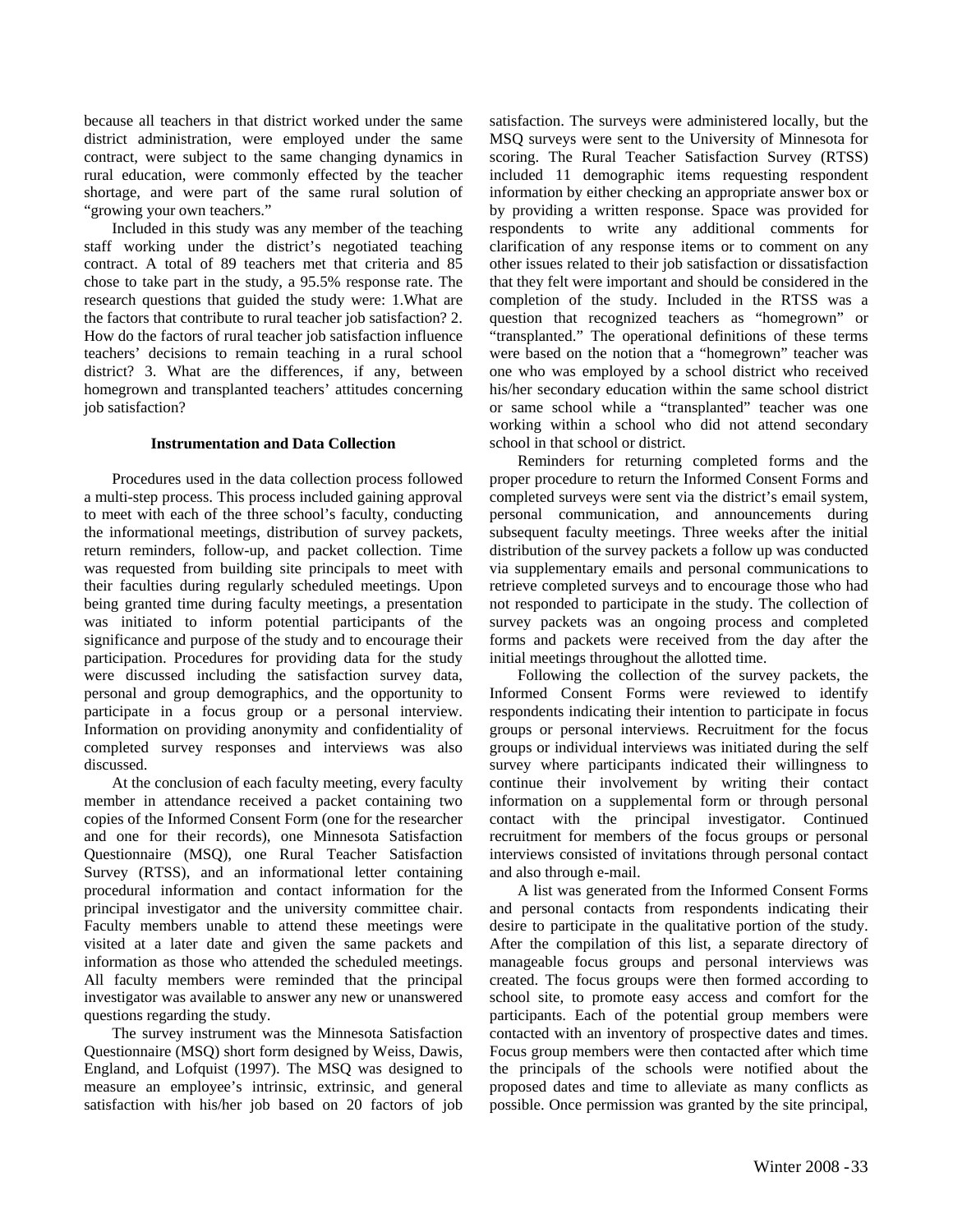group members were advised of the approved date, time, and locations. Personal interviews were scheduled individually after the completion of the focus group sessions. A master schedule was completed as individuals responded with their preference of interview dates and times. Flexibility was ensured for all participants to minimize their discomfort and to meet the demands of their personal schedules.

#### **Data Analysis**

The data for the qualitative analyses were extracted via the administration, audio recording, and transcription of focus group discussions and personal interviews as a result of the voluntary participation of teachers from the study population. Information regarding the purpose and procedures for the focus groups and personal interviews were presented during the scheduled faculty meetings at each of the three district schools.

Journals were utilized by the principal investigator to make note of prior and existing personal observations, assumptions, and relationships, and used for reference and comparison during review and analysis of the data from the study's personal interviews and focus groups. Similarly, memos were used as a bank for making personal notes of observations and points of discussion encountered during the course of the research and used for the evaluation of data collected. Additionally, during the course of analysis of the qualitative data, member checks were performed to ensure accurate reporting of data revealed during focus groups and interviews.

#### **Discussion of Findings**

The study revealed a complex intertwinement among rural teachers' personal, social, and professional lives. Unlike teachers in suburban or urban schools who can leave their job at work, teachers in small rural school districts must continually socialize and interact with colleagues in the community. Relationships among families, parents, couples, children, friends, and rivals cannot be left outside the school doors. The result is a complex dance of perceptions and realities, long-standing animosities and alliances. These complexities are what teachers most enjoy about teaching in a rural district but are, at the same time, the source of many frustrations.

As a result of the difficulty of keeping professional and social relationships separate, a blurring of roles surfaced encompassing the relationships between faculty members, building and district administrators, the support staff, and the personal relationships with school board members and the district superintendent. Corresponding actions, reactions, beliefs, and attitudes within these ambiguous relationships have directly affected teacher satisfaction, quality, and

retention. The rural teachers in this study expressed the dissatisfaction they experienced or observed that resulted primarily from the perception of a lack of recognition and respect, a dissatisfaction which was projected on the collective bargaining process. The existing collective bargaining practices and negotiation processes were considered by the rural teachers as the catalyst for the less than desirable professional relationships with their colleagues and the district administration.

#### *Factors Contributing to Teacher Job Satisfaction*

According to the Minnesota Satisfaction Questionnaire (MSQ) data, the majority of rural school teachers rated their overall general job satisfaction as "high." Of the 20 dimensions of job satisfaction the 11 highest ranked factors were all intrinsic satisfaction factors. The top five ranked dimensions were security, activity, social service, variety, and ability utilization, all of which had MSQ mean scores of 4.1 or higher. This observation is consistent with studies that contend that the intrinsic factors are essential in realizing job satisfaction (Brunetti, 2001; Davis & Wilson, 2000; Dinham & Scott, 1997; Quaglia & Marion, 1991). Four of the lowest ranked satisfaction dimensions were extrinsic satisfaction items which included compensation, which was the lowest ranked satisfaction factor, and company policies, advancement, and recognition. The other items were authority, which was an intrinsic satisfier and considered a non-factor to job satisfaction by the rural respondents, and co-workers, which is a general satisfaction item.

#### *Relationship between Job Satisfaction and Teacher Retention*

The data collected in this study suggest that the factors identified by the study group as the lowest rated dimensions of job satisfaction were significantly influential in transplanted teachers' decisions to depart from the rural district, but were negligible for homegrown teachers. This finding is suggested first by the demographic survey data and was further supported by data collected through the state teacher exit interview databank and interviews with study participants who chose to leave the district.

Data collected from the demographic section of the survey indicated that 18% (15 of 85) intended to leave the district at some point during the near future. Of these 16% (9 of 56) were transplanted teachers and 14% (4 of 29) were homegrown. At the conclusion of the second year of the study, as shown by data collected from self reporting teachers and state teacher exit interview data, 19 of the 85 teachers participating in the study (22%) left the rural district including 2 homegrown and 17 transplanted. This was 5% higher than was self reported on the demographic surveys. A comparison of respondents indicating they planned to leave and annotations were provided in the "additional comments" section.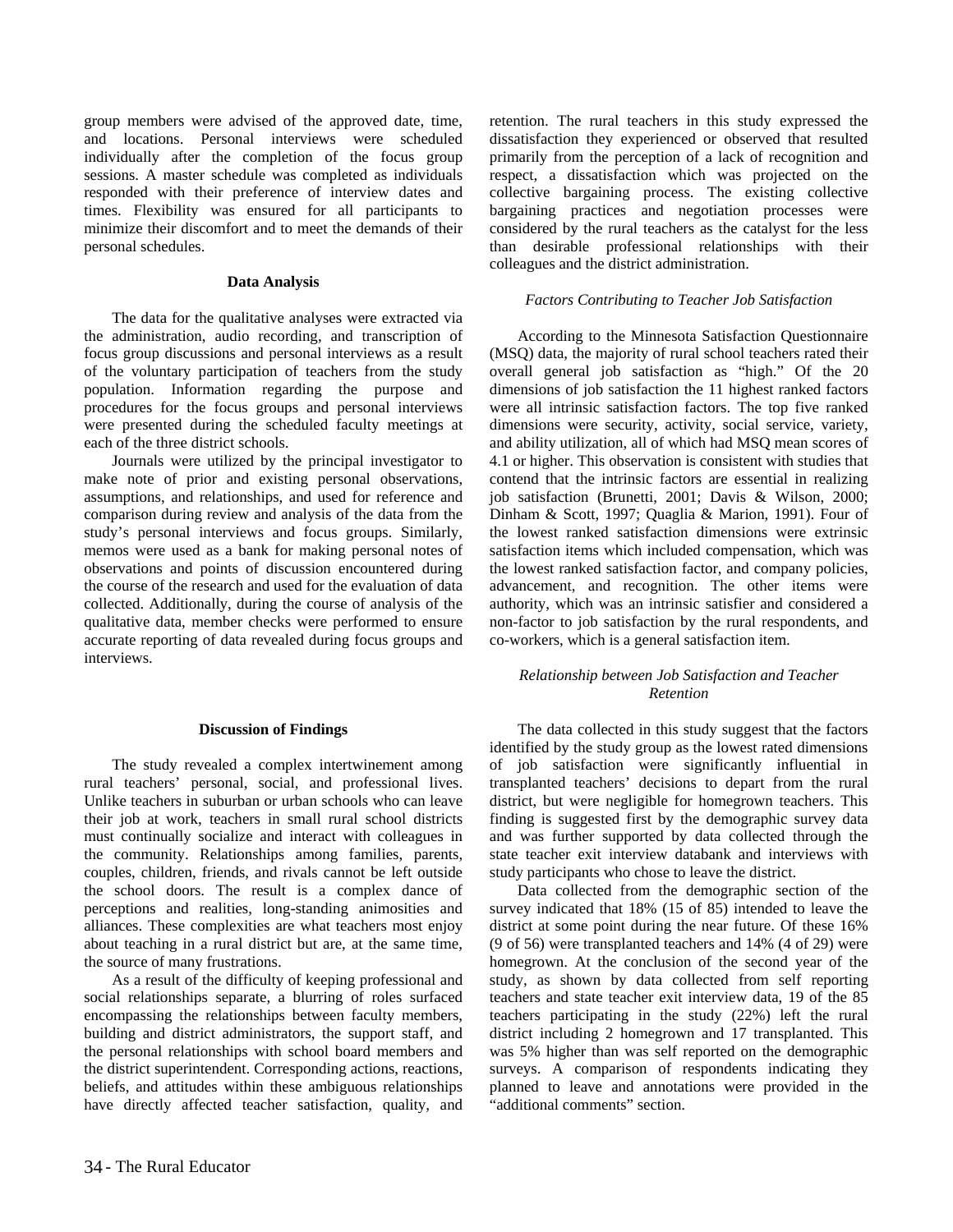### *Differences Between Homegrown and Transplanted Teacher's Satisfaction*

Data from the focus groups and interviews revealed one main difference in teacher attitudes pertaining to job satisfaction. This difference was related to the distribution of power which contributed to periods of job dissatisfaction. These differences originated from the respective points of view of the homegrown and transplanted teachers and were separate from the job duties of the study participants. The varying attitudes were more aligned with the working climate, supervisory and peer leadership, and the interactions with building and district administration.

Homegrown teachers conveyed their view of the imbalance of power as a district-wide occurrence and many noted that it was personally distressing. This viewpoint stemmed from the homegrown perception that teachers returning to the district have inherently earned higher consideration for supplementary responsibilities, advancement opportunities, and a higher level of esteem. This higher consideration was expected due to their allegiance and return to their alma mater, and their familiarity with the school, community, students, and families. Homegrown teachers expressed the opinion that they were not appreciated and that their skills and familiarity with the school and community were not being used to the fullest.

Conversely, transplanted teachers noted their impression of an imbalance of power from the view that power or influence was granted by virtue of relationships rather than because of education, experience, or quality of work. This was described by a number of interview participants with comparable quotes such as "it's not what you know, but it's who you know." Transplanted teachers contended this situation was a dynamic that influenced their job dissatisfaction from the standpoint that regardless of their abilities, intentions, or quality of their work, their contributions to the school were muted and confined to their classroom.

Observations by the homegrown teachers by time group (HGBT) concerning the distribution of power were considerably more centered than those of the homegrown and transplanted teacher groups. They expressed an awareness of the dichotomy in the other two groups' perceptions; however, they contended that the distribution of power was consistent with their experiences. They also noted that teachers' attention to influence and power promoted unhealthy competition that individuals consciously employed to secure or confiscate the perceived due share of influence. The HGBT teachers believed that the unhealthy competition was a dynamic that damaged collegiality and diverted focus from compulsory educational objectives.

### **Conclusions**

This study had a response rate of 95.5% (85 of 89) and showed that rural teachers reported an overall high level of general satisfaction with a scale score of 84 as defined and calculated by the University Of Minnesota Department Of Vocational Psychology. Nearly 85% of rural teacher respondents indicated that they were satisfied and intended to remain teaching in this rural district.

The factors of job satisfaction were measured by teacher rankings. The 20 dimensions of job satisfaction pertained to the psychological needs of workers and were acquired through the use of the Minnesota Satisfaction Questionnaire. The data of this study confirmed prior research suggesting that multiple factors influence job satisfaction with intrinsic satisfaction factors being the best predictors of overall job satisfaction and extrinsic factors the most likely to predict dissatisfaction. Study participants indicated that security, activity, social service, variety, and ability utilization were the intrinsic factors ranked highest in contributing to job satisfaction and the extrinsic factors of recognition, company policies, opportunities for advancement, co-workers, and compensation most influenced dissatisfaction. During interviews, respondents were candid with their responses to questions about job satisfaction but were equally persistent in their desire to move discussions to the factors they perceived as contributing to their dissatisfaction.

The majority of participants maintained that the responsibilities of their daily work, interactions with their students, and the creative challenges were the situations that gave them the most enjoyment with the job. Conditions traditionally associated with rural schools such as isolation, limited services, low socioeconomic status of students, and limited resources were considered as acceptable trade-offs for their perceived advantages of living in a rural area. However, the lowest ranked extrinsic factors were dimensions that were perceived as factors that influenced their job dissatisfaction and intermittently had a negative influence on the climate and relationships within the schools. Interview participants communicated that these five factors were intertwined and sometimes difficult to separate in the context of the workplace.

A common theme surfaced from the interviews and transcriptions. The entwinement of the five lowest extrinsic factors was described as a consequence of the rural teachers' disillusionment with the collective bargaining process and the difficulties rural teachers faced in managing their social and professional responsibilities and associations. The collective bargaining process was considered to reinforce their beliefs that teachers were generally not respected and in the case of homegrown teachers, their returning to the district was unappreciated. Difficulty in separating social and professional relationships was disclosed by members of the homegrown and the homegrown by time (HGBT) teacher groups but was also noted by the transplanted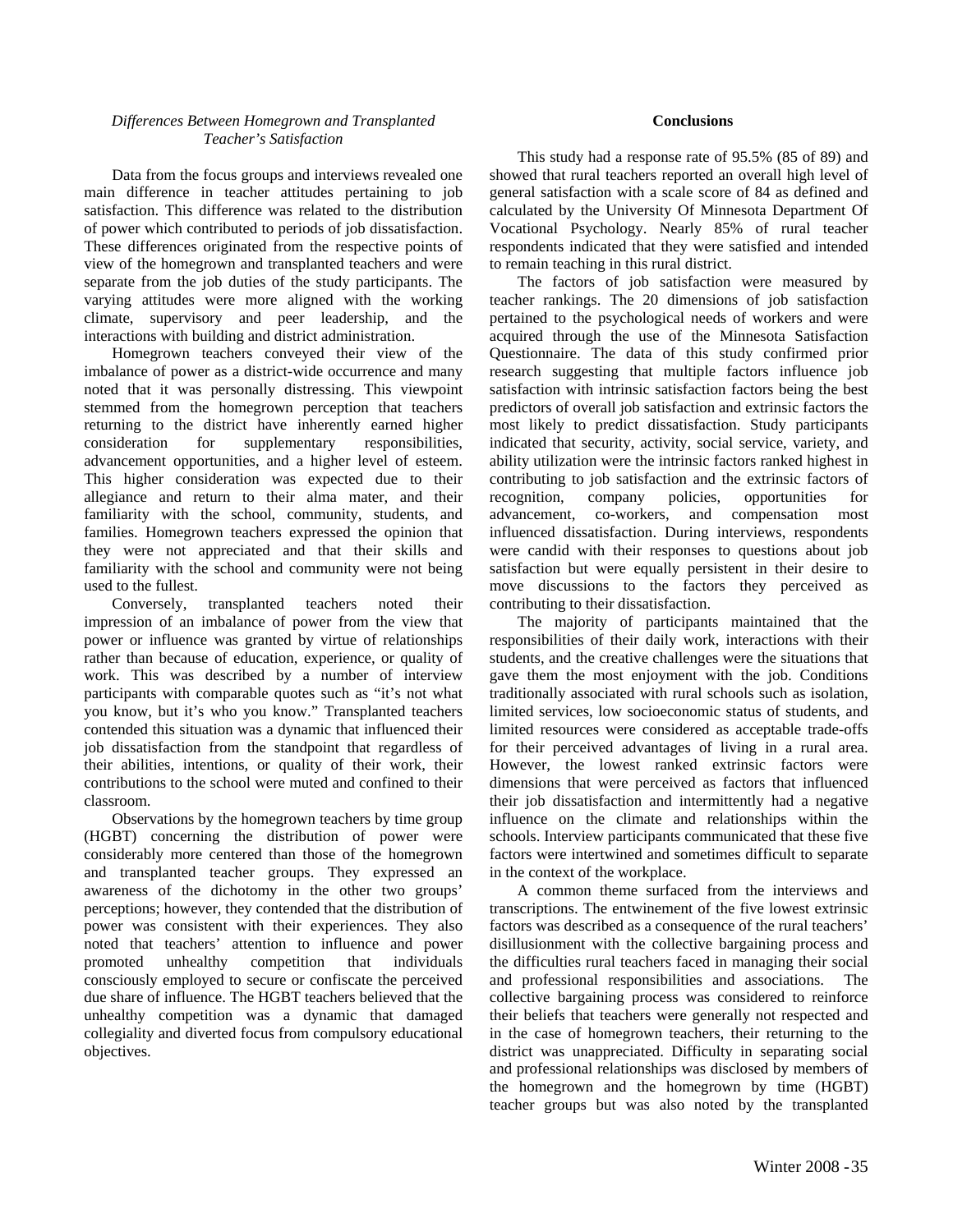teacher group. Although collective bargaining was attributed as the primary stimulus to job dissatisfaction, the crossover of professional and social relationships at the worksite, and the questioning of the distribution of power were also established as concerns influencing job dissatisfaction.

Discouragement from the bargaining process emanated from a perceived "lack of respect" which teachers associated with the extrinsic dimension of recognition. Respondents claimed that the subject of salaries was not at the center of their displeasure but the process of negotiations was the catalyst of frustration and resentment between all parties involved. Consequently this "lack of respect" propagated distrust within groups and individuals, also pointed to coworkers, company policies, and opportunities for advancement as factors advancing dissatisfaction.

"Role confusion" emerged as a major source of job dissatisfaction for homegrown and transplanted teachers. Teachers often found themselves discouraged at work because of the unrealistic expectations placed on them by peers, administrators, community members, and even themselves. Interview data clarified that the conflicting expectations experienced by teachers were associated with inconsistencies between their professional roles as teachers and their social roles in the community. Additionally, interview participants acknowledged that disappointment was also encountered when the expectations they anticipated from others did not transpire. Dissatisfaction from role confusion was associated with the five extrinsic satisfiers and distribution of power as the primary basis of expectations not being met.

Teachers also disclosed concerns regarding the distribution of power. Distribution of power was described as the perceived misplacement of influence with individual teachers and teacher groups. Transplanted teachers perceived that power was placed with homegrown teachers regardless of educational experience, educational level, or quality of work, and by their social affiliations with administrators, teacher leaders, or community leaders. Transplanted teachers viewed themselves as having no influence except in their own classrooms which guided their belief that they were excluded from decision making or that their suggestions for school improvement were ignored.

Conversely, homegrown teachers perceived that the homegrown by time (HGBT) group possessed the most influence and believed that was garnered due to their longevity in the district and social connections cultivated over time. This study documented that the perceived imbalance of power was overrated and that there was a misconception of the assessment and clout employed through the actions of teacher peers and teacher groups. Interview data suggested that power was distributed properly; however, a systemic problem with the established decision making processes emerged. Respondents viewed the decision making process as frequently being conducted informally, leading to suspicion and widespread perceptions of favoritism. Additionally, teachers recognized as having

power often exercised their influence not because power had been granted, but because they were unchallenged by administrators or peers. Therefore, without opposition they were able to exercise influence by default.

Job satisfaction factors had a greater role in transplanted teachers' decisions to depart than it did for homegrown teachers. During the two years of the study, 22% of the study group left the rural district. Two homegrown teachers left during the time of the study, each noting that personal relationships were the motivation for their departure. Commitment by investment was the position homegrown teachers used to explain that the rural lifestyle, being close to family, growing up and knowing people in the community, owning property, being vested in the retirement system, and their investment of years of service in the rural district created a situation that made leaving the district an unacceptable option.

Transplanted teachers resigning their rural teaching positions during the study equaled 20% (17 of 85). All 17 transplanted teachers indicated that their departure was influenced by at least two or more of the five lowest job satisfaction factors of compensation, recognition, company policies, advancement, and co-workers. Each of the transplanted teachers designated varying personal meanings to all of the five extrinsic factors that they related to their work experience, offering their interpretations as clarification for their reasoning to leave the rural district.

# **Implications and Recommendations**

The significance of the study is manifested from the perspective that little research has been presented on rural schools at large and little attention is given to rural schools in states, such as Florida, that are not generally considered as containing rural schools. Additionally, the educational issues of teacher shortages and teacher quality in rural areas have been offered solutions through the adoption of a "grow your own" philosophy but have not been studied to understand the unintended consequences of employing "homegrown" teachers, other than filling vacant teaching positions. Neither does it suggest how the beliefs and attitudes of rural teachers influence their personal job satisfaction or the job satisfaction of their peers. Moreover, the qualitative portion of the study revealed the issues that genuinely influenced the job satisfaction of rural teachers and how teacher beliefs and attitudes influenced relationships within the school(s) and district, school and district administration, teacher quality, and teacher retention.

Unintended consequences identified through personal interviews and focus group discussions revealed that there was a "role confusion" that encompassed homegrown teachers and transplanted teachers and the problematic situation of trying to separate professional and social responsibilities. This role confusion caused rural teachers to question the respect and recognition offered from the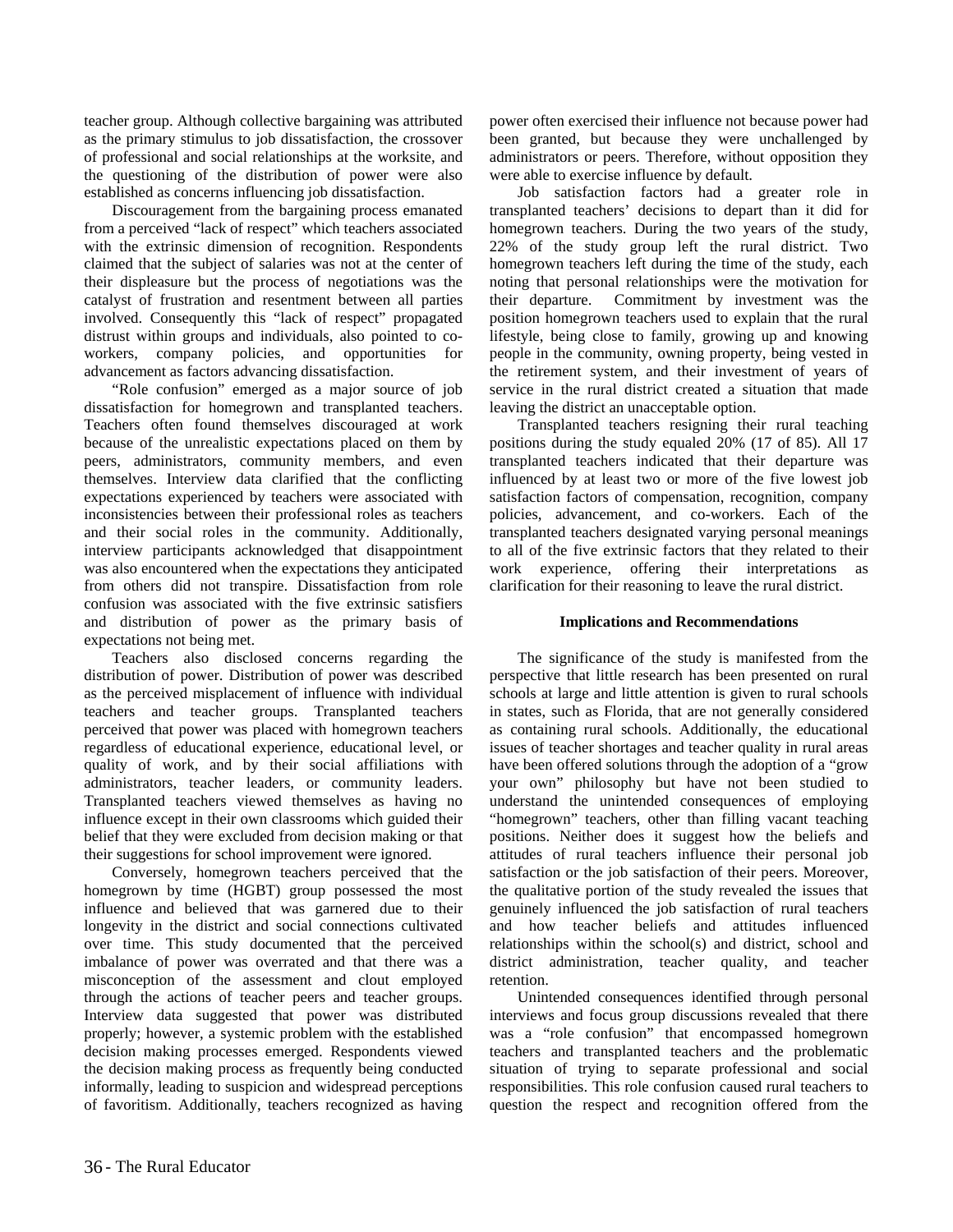administration and their peers, the distribution of power and influence of their peers, and the retention of quality homegrown and transplanted teachers.

As a result of these uncovered issues, homegrown and transplanted teachers alike have questioned the philosophy of growing your own and if there is a threshold of the number of homegrown teachers that should be employed within a rural school or district. It was also revealed that it is easier for a transplanted teacher to voluntarily leave the district or be terminated by the district than for homegrown teachers, regardless of their qualifications, the quality of performance, or level of satisfaction or dissatisfaction.

This study suggests that the primary focus on teacher job satisfaction should be placed not on the topics or issues that promote job satisfaction but rather on the topics and issues that influence teacher dissatisfaction. Doing this will lead to greater opportunities to improve job satisfaction. The study also reveals that there are many components of job satisfaction and dissatisfaction that are intertwined and influence the beliefs and attitudes of rural teachers' job satisfaction. Researchers and administrators must take a realistic inspection of those issues to develop strategies to promote system-wide teacher satisfaction for the benefit of improving teacher quality, teacher retention, and student achievement.

The greatest opportunities for improving rural teacher satisfaction are presented from the data extracted from rural teacher participants' interviews and data collected from the Minnesota Satisfaction Questionnaire demonstrating that job dissatisfaction was a product of multiple extrinsic factors. Based on the findings of this research, the following recommendations are offered for consideration to assist in supporting the intrinsic satisfaction factors that promoted job satisfaction and mitigate the extrinsic satisfaction factors that were identified as contributing to job dissatisfaction.

District administration should recognize and utilize the expertise and experience of the district's faculty. In a situation where resources are already limited, it would behoove the district to take advantage of the resources that are readily available and for teachers to volunteer their talents for the sake of school improvement. Inclusion of faculty in decision making will afford teachers an opportunity to take a more active role in achieving the mission of the district and increase the significance of their status as stakeholders. Additionally, inclusion may ease the tensions perceived by teachers regarding the distribution of power. Including teachers in an organized decision making process may foster an atmosphere where teachers and administrators participating in the decision making process, and the decisions they make, are not met with skepticism or resentment.

Participants of collective bargaining should begin a process of transformation toward conducting negotiation sessions face-to-face. Moving to this format will afford both the district and faculty the opportunity to negotiate in good faith and alleviate the propagation of misinterpretations or misinformation that occurs when information is transmitted through intermediaries. Additionally, this change in procedure could enhance how the collective bargaining is viewed by the union negotiators, faculty at large, and administration supporting the factors of the study population associated with improving job satisfaction.

An ongoing district wide teacher recognition program should be designed in addition to the Teacher of the Year program to acknowledge teacher achievements. The mission of the program should be to promote the profession, emphasize teacher retention, provide support for career teachers, and reward teachers who demonstrate leadership skills with other faculty and students.

The county induction program needs to be reviewed, restructured, and funded to provide continuing training and meaningful information to all new teachers, homegrown or transplanted. It was suggested by interview participants that the induction program should "return to its roots" (what veteran respondents considered to be a more valuable experience than the current induction model) and encourage a welcoming and inclusive environment, advance supportive and professional relationships, and promote the retention of quality teachers.

#### **References**

- Anschutz, J.M. (1987). *Conditions influencing recruitment and retention of teachers in rural schools.* (Doctoral dissertation, Kansas State University, 0100) DAI, 48 no. 04A.
- Arnold, M.L. (2005, April). Rural education: A new perspective is needed at the U.S. Department of Education *Journal of Research in Rural Education, 20*(3). Retrieved April 5, 2005 from http//:www.umaine.edu/jrre/20-3.htm.
- Belsie, L. (February 18, 2003). Rural schools at a disadvantage in the current education reform climate. *The Christian Science Monitor, 18*. Retrieved February 18, 2003.
- Bingham, J.E. (1996). *The determinants and implications of teacher job satisfaction (stress)*. (Doctoral dissertation, University of Arizona, 1996) no. 04A.
- Brunetti, G.J. (Summer, 2001). Why do they teach? A study of job satisfaction among long-term high school teachers. *Teacher Education Quarterly, 28*(3), 49-74.
- Buchanan, B. (October, 2002). Rural blues. *American School Board Journal, 189*(10), 28-31.
- Cano, J., & Miller, G. (1992). A gender analysis of job satisfaction, job satisfier, and job dissatisfier factors of agricultural education teachers. *Journal of Agricultural Education, 33*(3), 40-46.